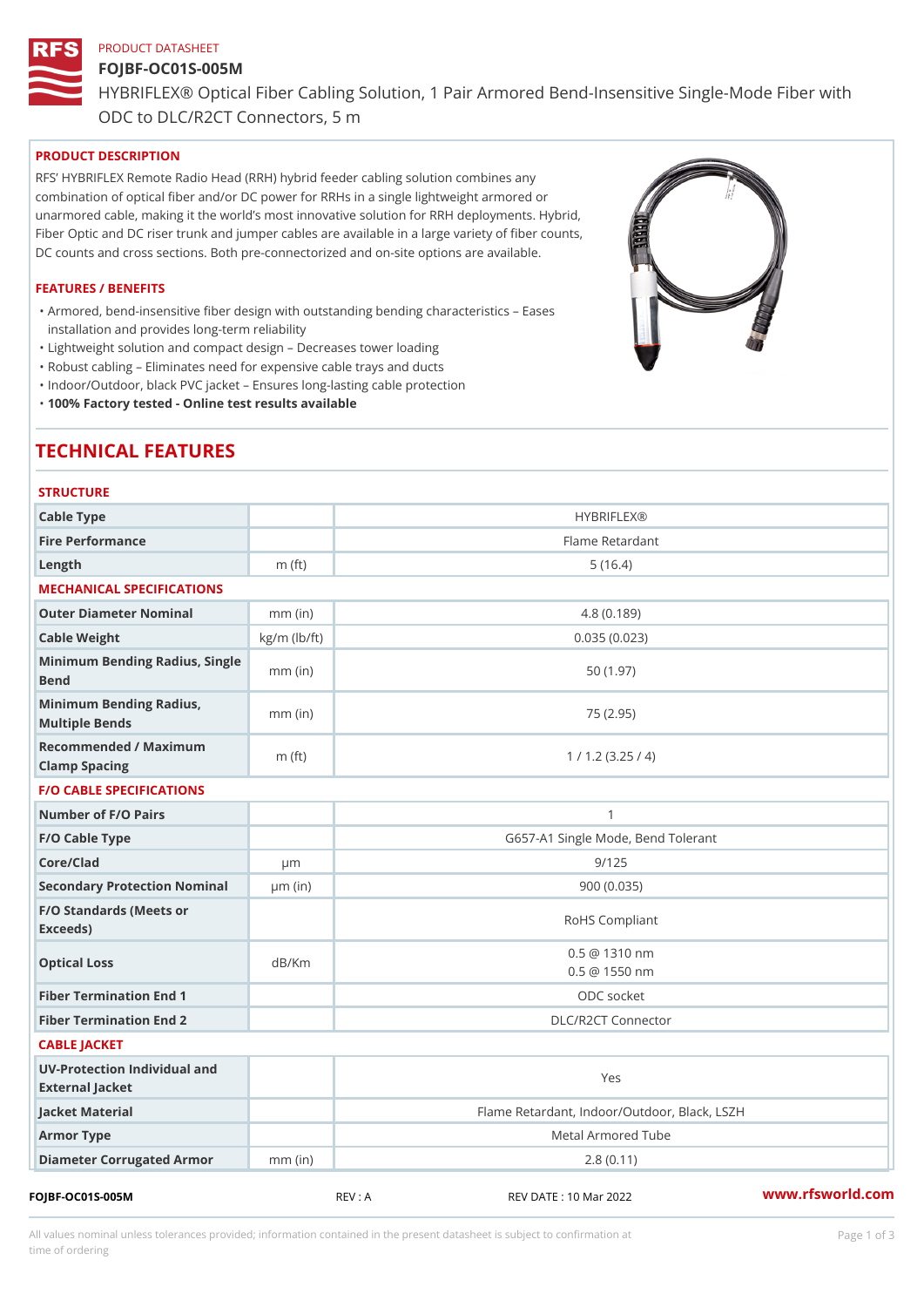### PRODUCT DATASHEET

## FOJBF-OC01S-005M

HYBRIFLEX® Optical Fiber Cabling Solution, 1 Pair Armored Bend-Inse ODC to DLC/R2CT Connectors, 5 m

#### TESTING AND ENVIRONMENTAL

| Storage Temperature                                   | $^{\circ}$ C ( $^{\circ}$ F)  | $-40$ to $70$ ( $-40$ to $158$ ) |
|-------------------------------------------------------|-------------------------------|----------------------------------|
| Operation Temperature                                 | $^{\circ}$ C ( $^{\circ}$ F ) | $-40$ to 65 ( $-40$ to 149)      |
| Installation Temperature $^{\circ}$ C ( $^{\circ}$ F) |                               | $-20$ to 65 ( $-4$ to 149)       |

#### EXTERNAL DOCUMENT LINKS

Installation Guidelwinessad On-line Factory Te[s](https://www.rfsworld.com/pictures/userfiles/programs/AAST Latest Version.zip)teResults:

#### NOTES

Optimized for Nokia RRH

#### ADDITIONAL ASSEMBLIES - ODC TO DLC

| Length, m | Model Number                   |
|-----------|--------------------------------|
| 1         | $HA - FOJBF - OL - 01SM - 1$   |
| -3        | $HA - FOJBF - OL - 01SM - 3$   |
| 5         | $HA - FOJBF - OL - 01SM - 5$   |
| 10        | $HA - FOJBF - O L - 01SM - 10$ |
| 20        | $HA - FOJBF - O L - 01SM - 20$ |

#### ADDITIONAL ASSEMBLIES - ODC TO DLC/NB ADDITIONAL ASSEMBLIES - ODC TO DLC/R2CT

| Length, rn | Model Number       |
|------------|--------------------|
| -3         | $FOJBF-OBO1S-OO3M$ |
| -5         | $FOJBF-OBO1S-OO5M$ |

# ADDITIONAL ASSEMBLIES - ODC TO DLC/FULLAXS

| Length, m | Model Number                  |
|-----------|-------------------------------|
|           | $HA - FOJBF - OA - 01SM - 1$  |
| -3        | $HA - FOJBF - OA - 01SM - B$  |
| 5         | $HA - FOJBF - OA - 01SM - 5$  |
| 10        | $HA - FOJBF - OA - 01SM - 10$ |
| 20        | $HA - FOJBF - OA - 01SM - 20$ |
| 30        | HA-FOJBF-OA-01SM-30           |

| Length, m | Model Number       |
|-----------|--------------------|
| -3        | $FOJBF-OCO1S-OO3M$ |
| 5         | $FOJBF-OCO1S-OO5M$ |
| 10        | $FOJBF-OCO1S-010M$ |
| 20        | $FOJBF-OCO1S-020M$ |

#### ADDITIONAL ASSEMBLIES - ODC TO DLC/AOPC ADDITIONAL ASSEMBLIES - ODC TO DLC/AOPA

| Length, m | Model Number        |
|-----------|---------------------|
|           | $FOJBF-OPAO1S-003M$ |
| 5         | $FOJBF-OPAO1S-005M$ |

| Length, m | Model Number       |
|-----------|--------------------|
| 3         | $FOJBF-ONO1S-003M$ |
| -5        | $FOJBF-ONO1S-OO5M$ |
| 10        | $FOJBF-ON01S-010M$ |
| 20        | $FOJBF-ONO1S-020M$ |

FOJBF-OC01S-005M REV : A REV DATE : 10 Mar 2022 [www.](https://www.rfsworld.com)rfsworld.com

All values nominal unless tolerances provided; information contained in the present datasheet is subject to Pcapgelio an atio time of ordering